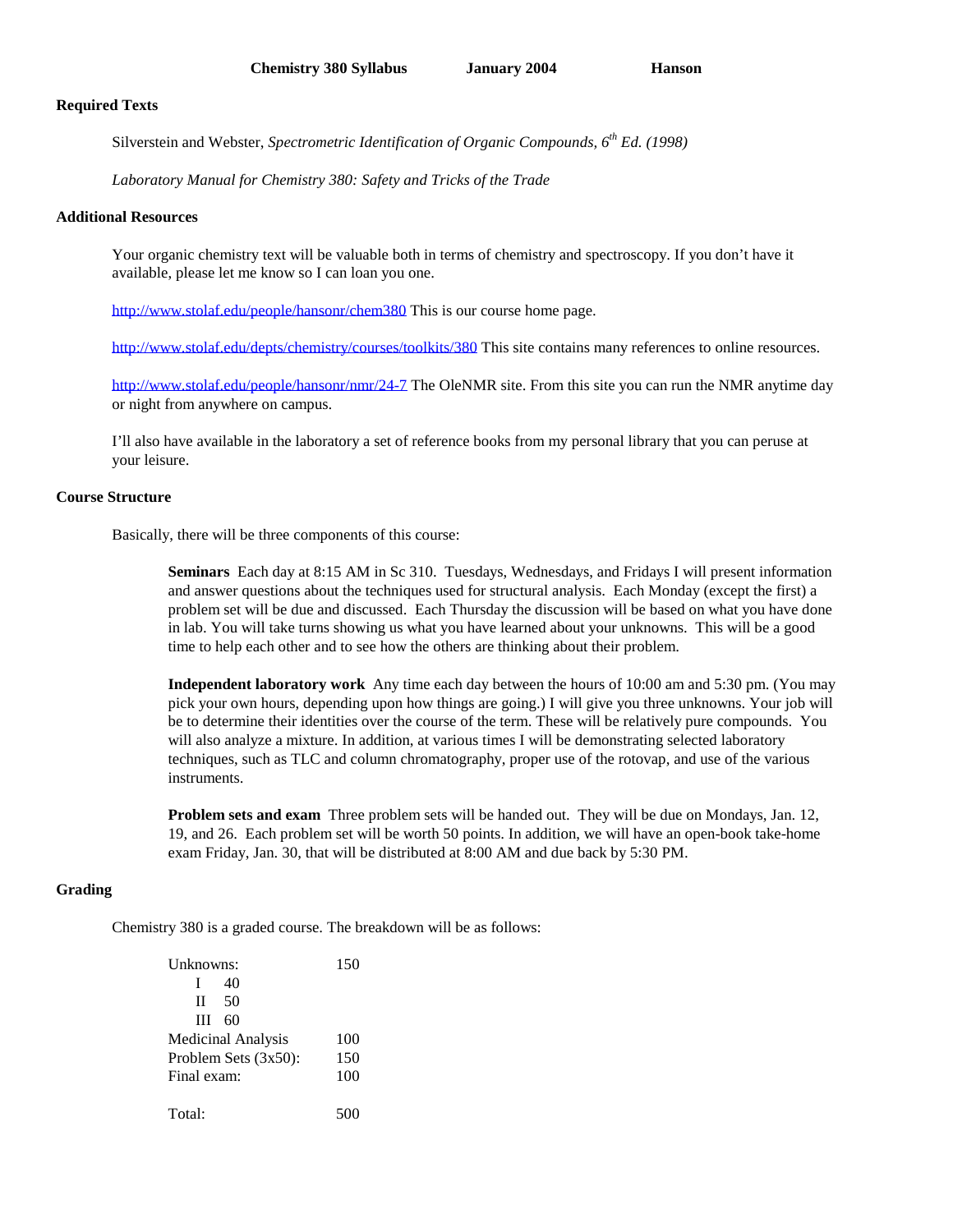# **Chemistry 380 Seminar Schedule, January 2004**

| Date        | <b>Topic</b>                                            |  |
|-------------|---------------------------------------------------------|--|
| Mon, Jan 5  | Techniques for the identification of organic substances |  |
| Tue, Jan 6  | Basics of infrared spectroscopy                         |  |
| Wed, Jan 7  | Basics of NMR: chemical shifts                          |  |
| Thu, Jan 8  | Discussion of Unknowns                                  |  |
| Fri, Jan 9  | Basics of NMR: coupling constants                       |  |
| Mon, Jan 12 | Problem Set I due and discussed                         |  |
|             |                                                         |  |
| Tue, Jan 13 | Derivatization techniques                               |  |
| Wed, Jan 14 | C-13 NMR and DEPT                                       |  |
| Thu, Jan 15 | Discussion of Unknowns                                  |  |
| Fri, Jan 16 | 2-D NMR: COSY, HMQC, HMBC                               |  |
|             |                                                         |  |
| Mon, Jan 19 | Problem Set II due and discussed                        |  |
| Tue, Jan 20 | Theory of Mass Spectrometry                             |  |
| Wed, Jan 21 | Separation techniques                                   |  |
| Thu, Jan 22 | Discussion of Unknowns                                  |  |
| Fri, Jan 23 | $TBD^{\dagger}$                                         |  |
|             |                                                         |  |

- Mon, Jan 26 Problem Set III due and discussed
- Tue, Jan 27  $\mathbf{TBD}^*$
- Wed, Jan 28  $\mathbf{TBD}^*$
- Thu, Jan 29 Discussion of Unknowns
- Fri, Jan 30 Final Exam (distributed at 8:00 AM; due back at 5:30 PM)

\* To be determined based on the interest and needs of the group.